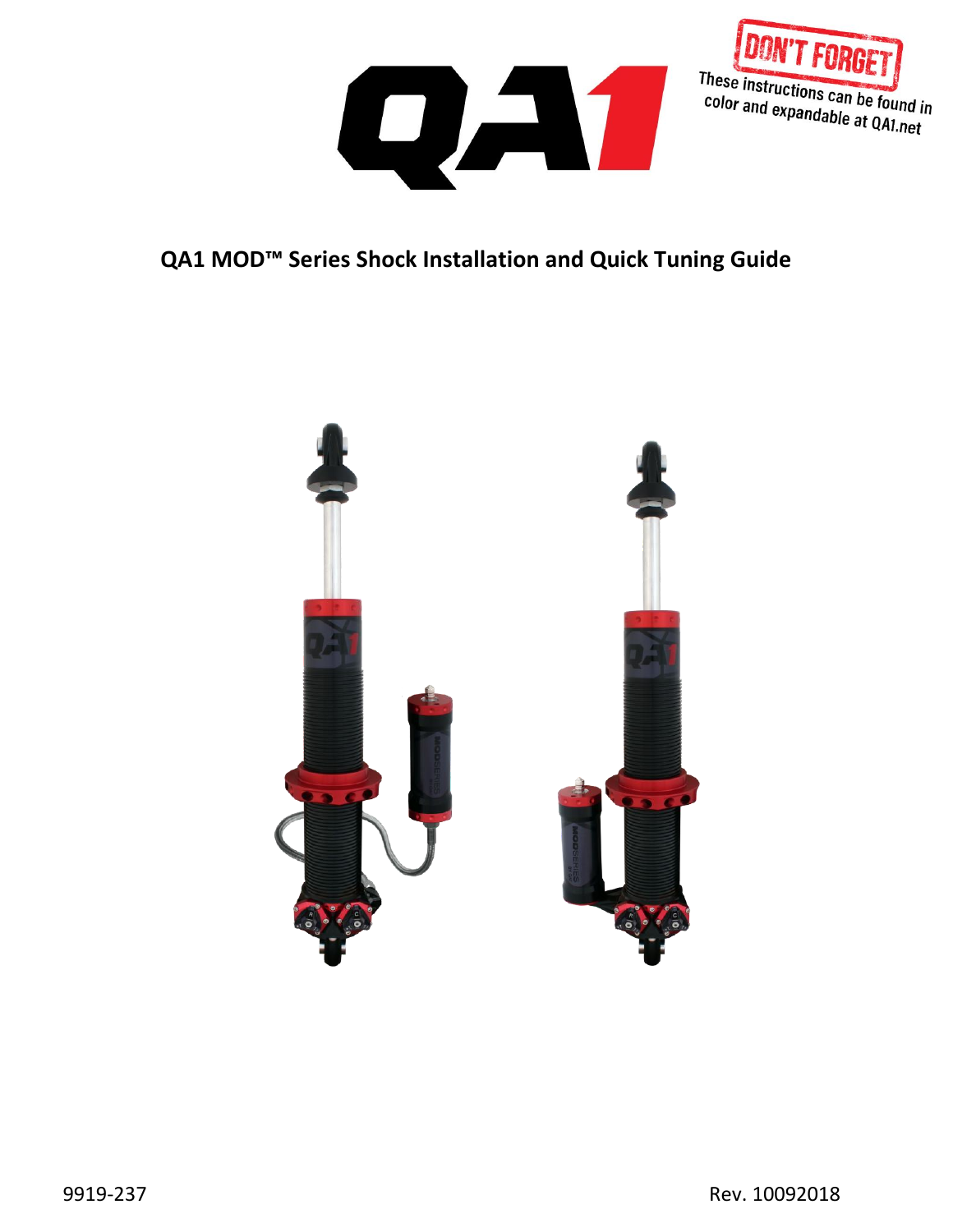## **Introduction**

Congratulations on your purchase of QA1's double adjustable MOD™ Series shocks with low-speed bleed adjustment! The MOD™ name originates from the modular design that allows the shock to be revalved or reconfigured to fit a variety of force requirements and applications. With nearly limitless adjustability, the MOD™ Series shock allows you to tune for any track condition in multiple types of racing, ultimately increasing traction and performance. In addition, the shock settings can be adjusted to provide a smooth and comfortable ride for street driving.

## **Table of Contents**

| <b>Shock Overview</b>               | pg. 2-3         |
|-------------------------------------|-----------------|
| Assembly & Installation             | pg. 4-5         |
| <b>Modular Valve Packs</b>          | pg.6            |
| <b>Basic Tuning Guide</b>           | pg. 7-8         |
| <b>Base Valving Recommendations</b> | pg. 9-10        |
| Dyno Graphs                         | pg. 11          |
| <b>Shock Accessories</b>            | pg. 12-13       |
| <b>Terms &amp; Conditions</b>       | pg. 14          |
| <b>Contact Information</b>          | pg. 14-15       |
| <b>Advanced Shock Tuning</b>        | See www.QA1.net |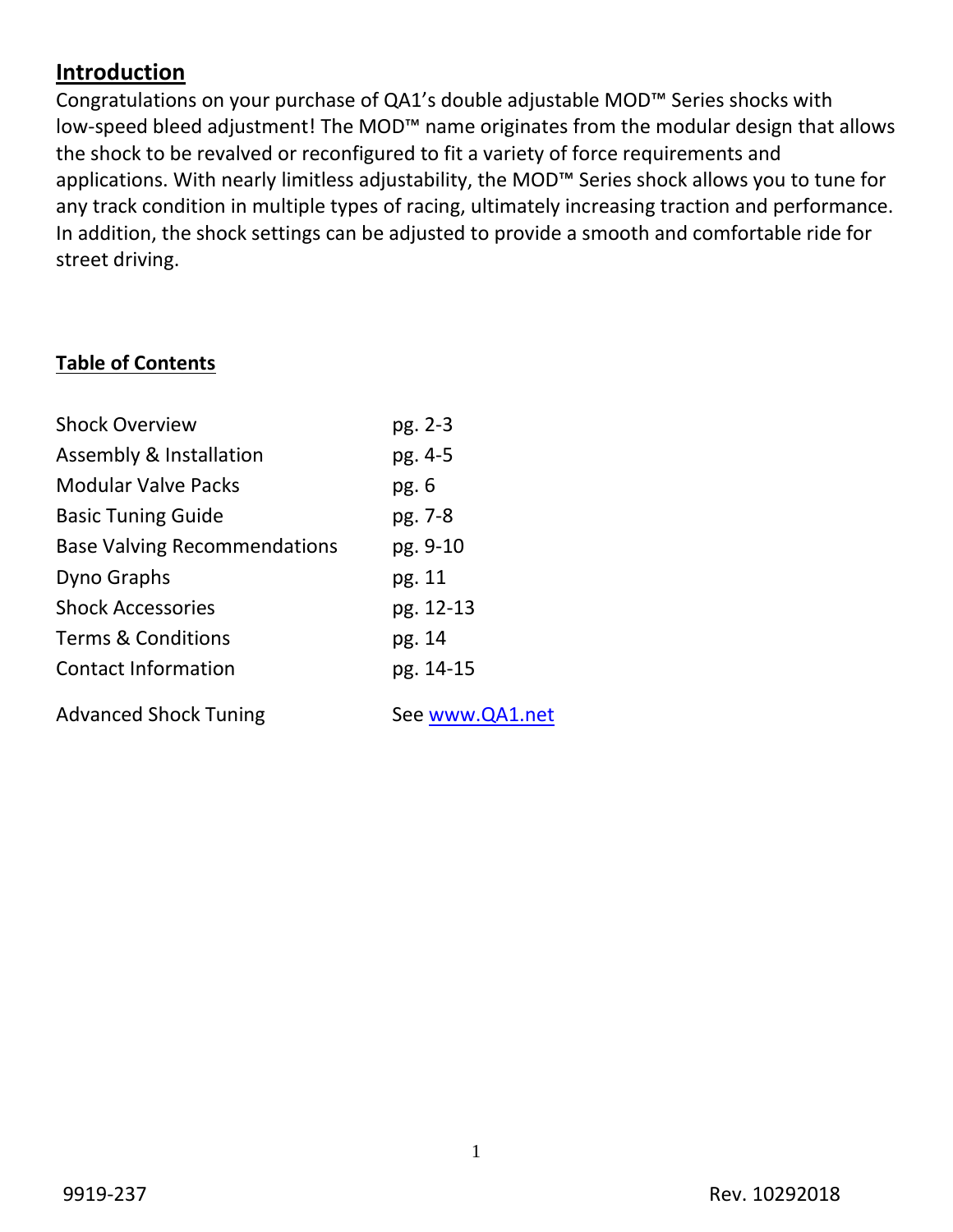## **MOD™ Series Shock Overview and Operation**

The MOD™ Series shock is the first on-the-car revalveable shock. Designed specifically to meet the demands required by today's high performance drag race and handling/pro-touring cars, this shock uses QuickTune™ Technology – modular valve packs that can easily be swapped out. Never before could you change the valving characteristics this much without completely disassembling the shock.

The MOD™ Series shock's unique design uses a 35MM piston to continuously flow oil past the full length of the billet aluminum body for superior cooling of the shock oil. Oil passes through the base of the shock, which triggers an internal poppet valve, on both compression and rebound, to act on the external valving module. Since the QuickTune™ Technology modular valve packs are not submerged in oil inside the shock, the valve packs can be removed from the shock and new valve packs installed without the typical oily mess and loss of oil.

The shock is outfitted with a nitrogen-filled canister to stabilize the oil and prevent cavitation. With the option of a piggyback (attached) or remote (connected by an 18" hose) canister, the ability to mount the body up or down, and the indexable base, the MOD™ Series shock allows for maximum mounting flexibility in nearly any chassis configuration.

The QuickTune™ Technology modular valve packs included with the shocks (identified by the code 400) have a force range from 100 lbs. to 650 lbs. at 10 inches per second. Additional modular valve packs are available in various force ranges to match the needs of any application. QuickTune™ Technology makes it possible to change the shock valving on the car in a matter of minutes without the need to disassemble the entire shock and bleed the shock on reassembly. The external adjustment knobs allow easy and consistent on-the-car compression and rebound adjustment with 24 adjustments per knob.

The MOD™ Series shock also features externally adjustable low-speed bleeds for both compression and rebound for fine-tuning shock performance. The bleed adjusters are located next to the corresponding compression and rebound valve packs and utilize a unique needle and jet assembly to produce consistent changes in the bleed pressure. This bleed adjustment can be thought of as fine-tuning, whereas the high-speed knobs are a coarse adjustment.

The hard anodized with PTFE aluminum threads on the shock body allow for smooth ride height adjustments with the spring adjuster nut. The five-position indexable eyelet on the base of the shock allows the eyelet to be repositioned in 72-degree increments to accommodate mounting needs.

QA1 MOD<sup>™</sup> Series shocks are proudly engineered, machined, and assembled in Lakeville, MN, USA.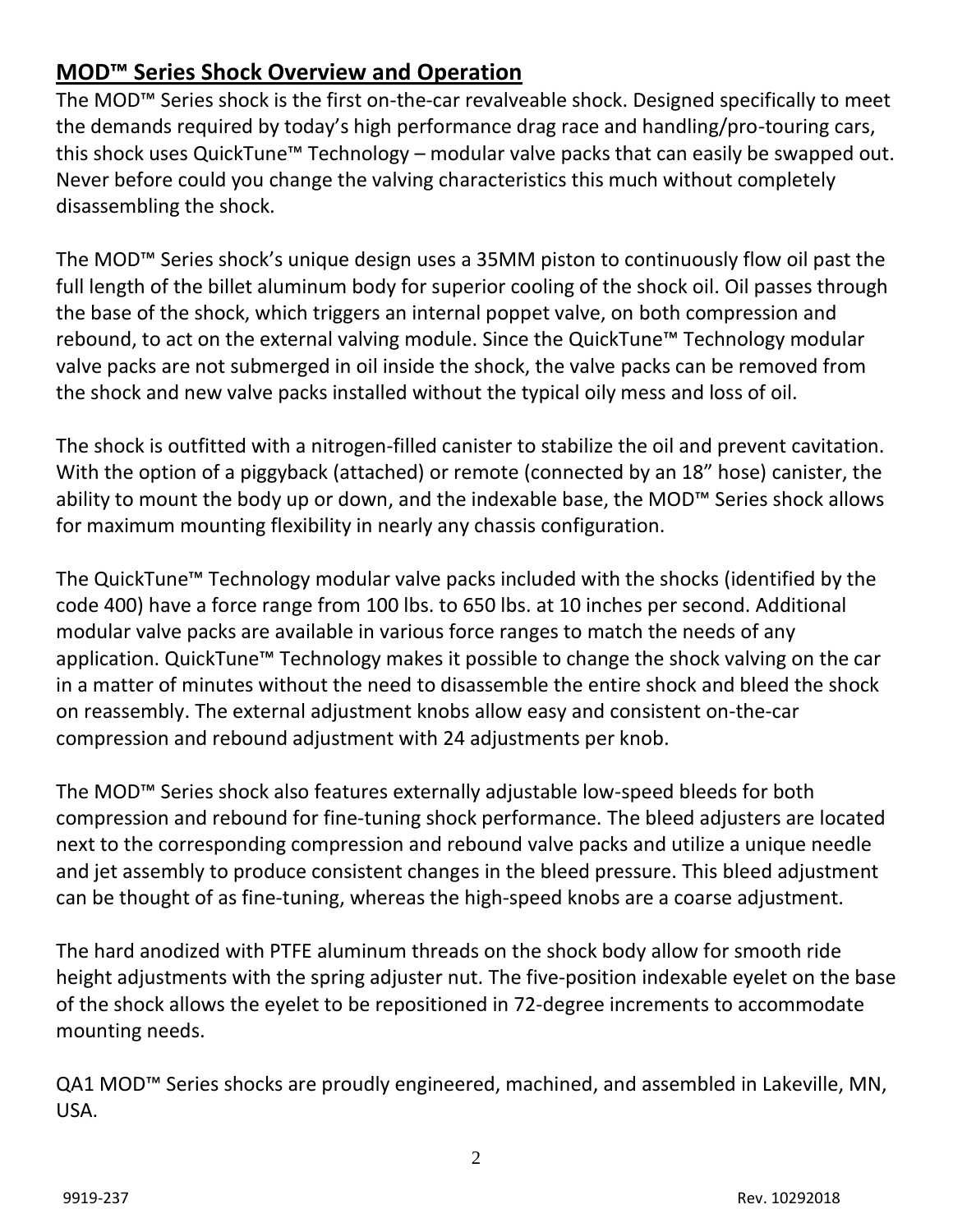

**Technology Valve Packs**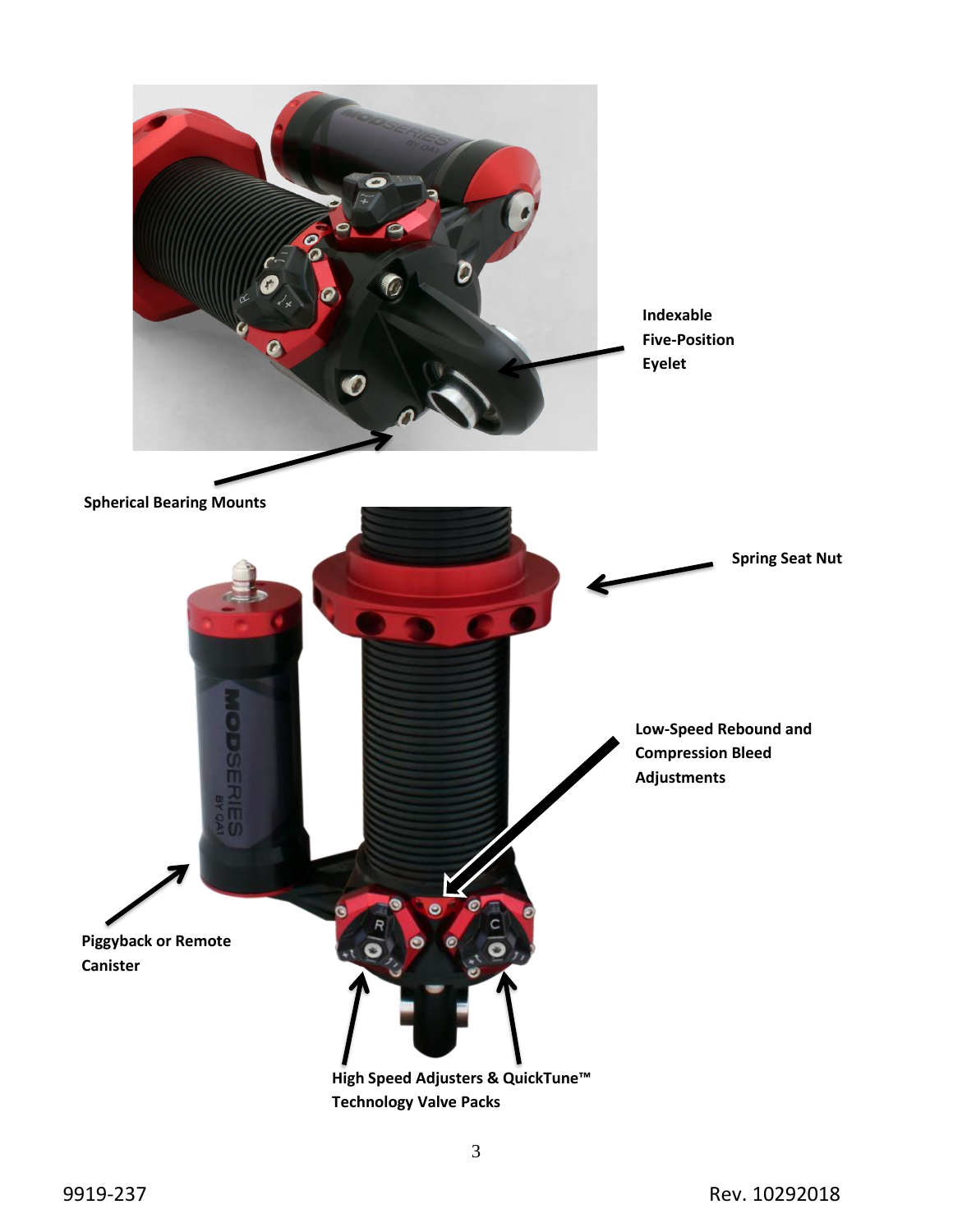# **Coil-Over Assembly and Installation**

The QA1 MOD™ Series shocks are sold as left and right. This is so the shocks can be mounted on the car symmetrically without the canister interfering with other components. With the base of the shock down and the piston rod up, a right-hand shock will have the canister located on the right side of the base. It **DOES NOT** matter which side of the vehicle the shocks are installed on, as they are valved the same from the factory. The shocks can be installed with the body up, body down, or any angle in between.



1. Before starting the installation, check the part number of the shock and the recommended ride height measurement in the chart below compared to the mount-to-mount dimension of the vehicle at ride height. If the shocks are

mounted outside of the recommended ride height range, the shocks may be damaged in operation. The shock part number and serial number are etched on the Schrader valve end of the canister.

| QA1 MOD <sup>™</sup> Series Shocks |            |          |                   |                           |
|------------------------------------|------------|----------|-------------------|---------------------------|
| <b>Shock Part</b>                  | Compressed | Extended | Recommended       | <b>Recommended Spring</b> |
| Number                             | Length     | Length   | Ride Height       | Length (Free Length)      |
| M411xx                             | 10.125"    | 14''     | $11.5" - 12.5"$   | $9" / 10"$ **             |
| M421xx                             | 10.625"    | 15''     | $11.625" - 13.5"$ | 10''                      |
| <b>M511xx</b>                      | 11.5''     | 16.875"  | $14'' - 15''$     | 12"                       |
| M611xx                             | 12.5''     | 18.75"   | 15"-16.75"        | 14"                       |
| M711xx                             | 12.875"    | 19.5''   | 15.375" - 17.5"   | 14''                      |
|                                    |            |          | 17.375" -         |                           |
| M911xx                             | 14.875"    | 23.625"  | 21.625"           | 14"                       |

2. The eyelet on the base of the QA1 MOD™ Series shock can be indexed to suit the application by removing the five (5) 8-32 x 3/8" screws in the eyelet base with a 9/64" hex key. It is recommended that the shock be mocked up in the mounting position before installing the spring to make installation easier. Use blue Loctite and torque the screws to 15 in-lbs.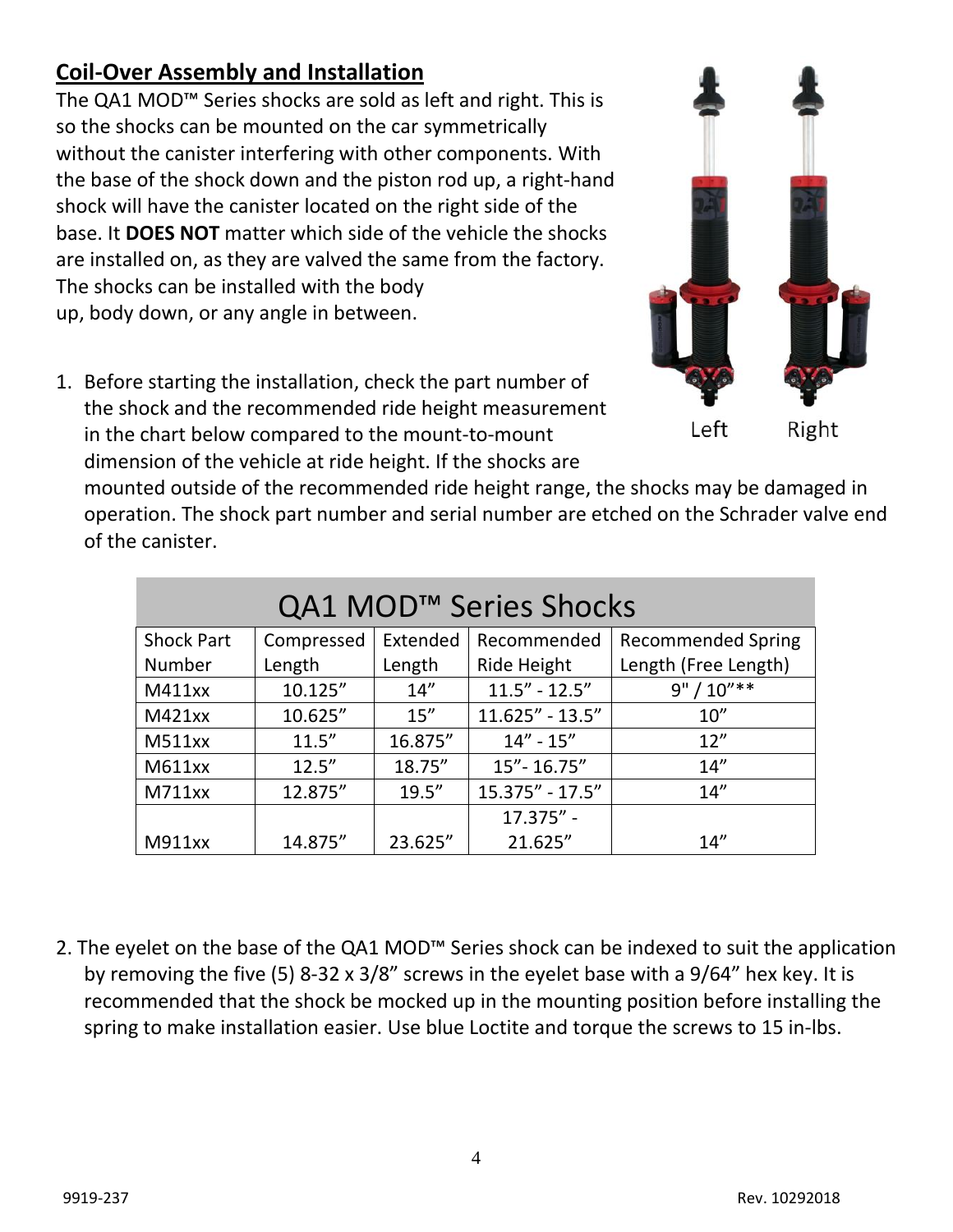- 3. If installing a bump stop, loosen the jam nut on the piston rod and remove the eyelet and jam nut. Install the bump stop onto the piston rod, then thread the jam nut onto the piston rod, followed by the eyelet. Lock the jam nut against the eyelet and torque to 20 lb.-ft.
- 4. Thread the spring seat nut onto the shock body with the spring locator flange (the raised lip on the nut) towards the piston rod. Engine oil should be used for spring seat/shock body thread lubrication.
- 5. Install the thrust bearing kit on the spring seat nut in the following order: washer, bearing, washer. Apply a light coat of marine grease to the needle bearings to prolong the life of the thrust bearing.
- 6. Install the coil spring, followed by the spring cap, and snug the spring seat nut towards the spring by hand until it contacts the spring.
- 7. Install the shock onto the vehicle's mounts and ensure the canister (and hose, if remote canister) do not interfere with any components under the car throughout the full range of suspension and steering travel.
- 8. If the shocks are equipped with a remote canister: the canister and hose are recommended to be routed at least 6 inches away from exhaust heat sources. Securely mount the canister using P/N 9039-308 Flat Panel Mount or P/N 9039-305 1-1/4" Tube Mount.
- 9. Set the vehicle down on the ground and measure the center-to-center of the mounting points of the shock to determine initial ride height. You can use the spring adjuster nut to set the ride height within the recommended range for your specific shock and desired stance. See the table on page 4.
- 10. All ride height adjustments should be made with the vehicle jacked up and the suspension at full droop. Set the compression and rebound knobs and the low-speed bleeds on the softest setting (turned as far counter-clockwise as possible) to prevent the shock force from holding the vehicle up or down. Adjust the ride height by moving the spring nut towards the spring to raise the vehicle. Moving the spring nut away from the spring will lower the vehicle. Please note: Moving the spring nut will not change the spring rate; it will only change the vehicle ride height.
- 11. Once the ride height is set, tighten the nylon set screw on the spring seat nut in one of the seven (7) threaded holes.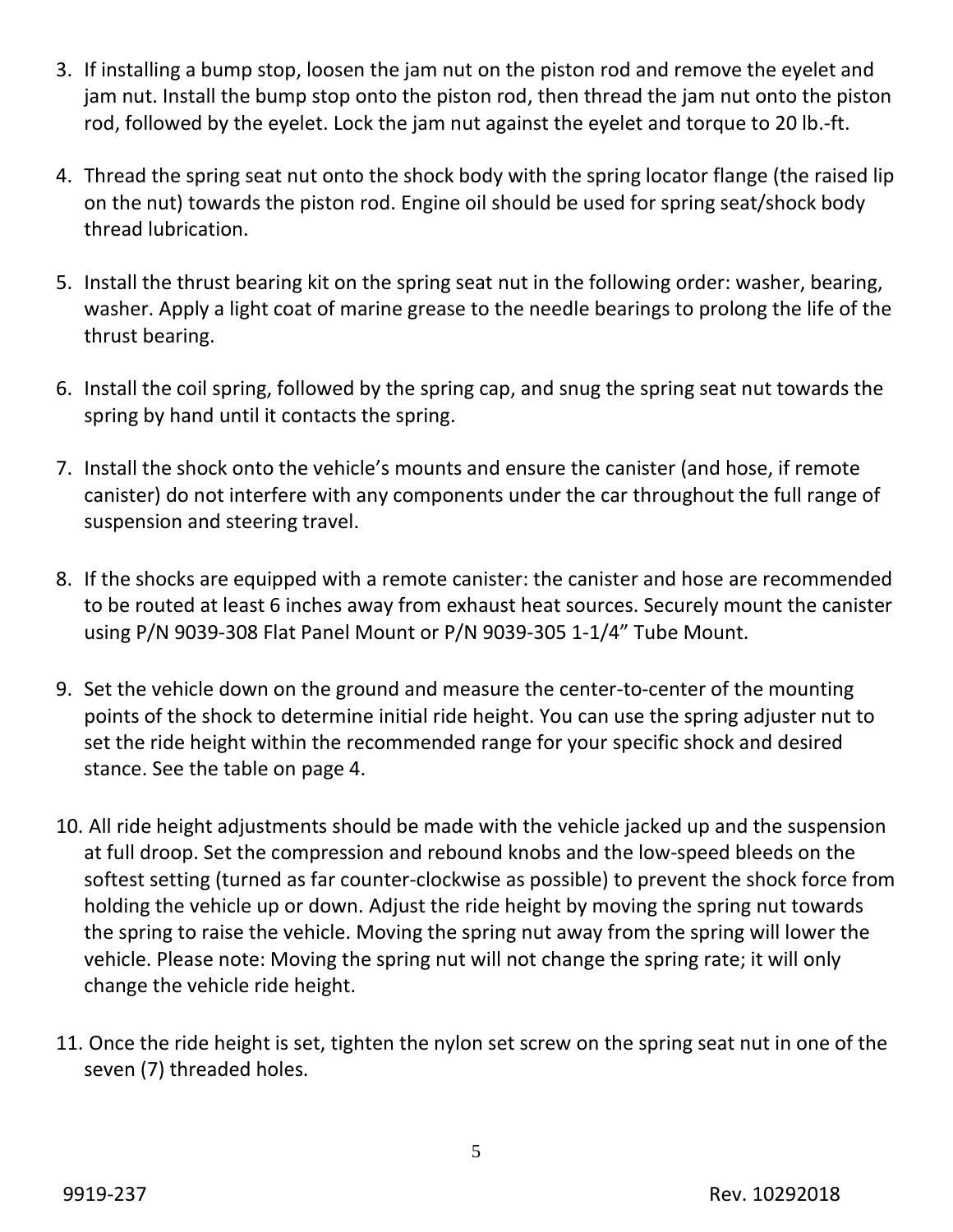## **QuickTune™ Technology Modular Valve Packs**

QA1 offers modular valve pack assemblies to change the shock force range. There are multiple valve pack options to achieve the damping range for your application. The modular valve packs are identified by a laser-engraved 3-digit code on the side of the valve pack.

## Changing the QuickTune™ Technology Modular Valve Packs

- 1. To change the valve pack, first turn the high-speed adjuster knob all the way counterclockwise to full soft, then remove the five (5) cap screws using the supplied 3/32" hex. Do not loosen the set screw located on the side of the modular valve pack, as this is for the detent mechanism.
- 2. Select desired valve pack and insert into shock base. Note that the shock base has a "C" for compression and "R" for rebound machined into the side. The valve pack knobs are also marked "C" and "R". Make sure the modular valve pack is installed in the correct side so that the knob marking and the body marking match. The modular valve pack must be oriented to line up with the opening in the body.
- 3. Reinstall the five (5) cap screws and torque them to 5 in-lbs.

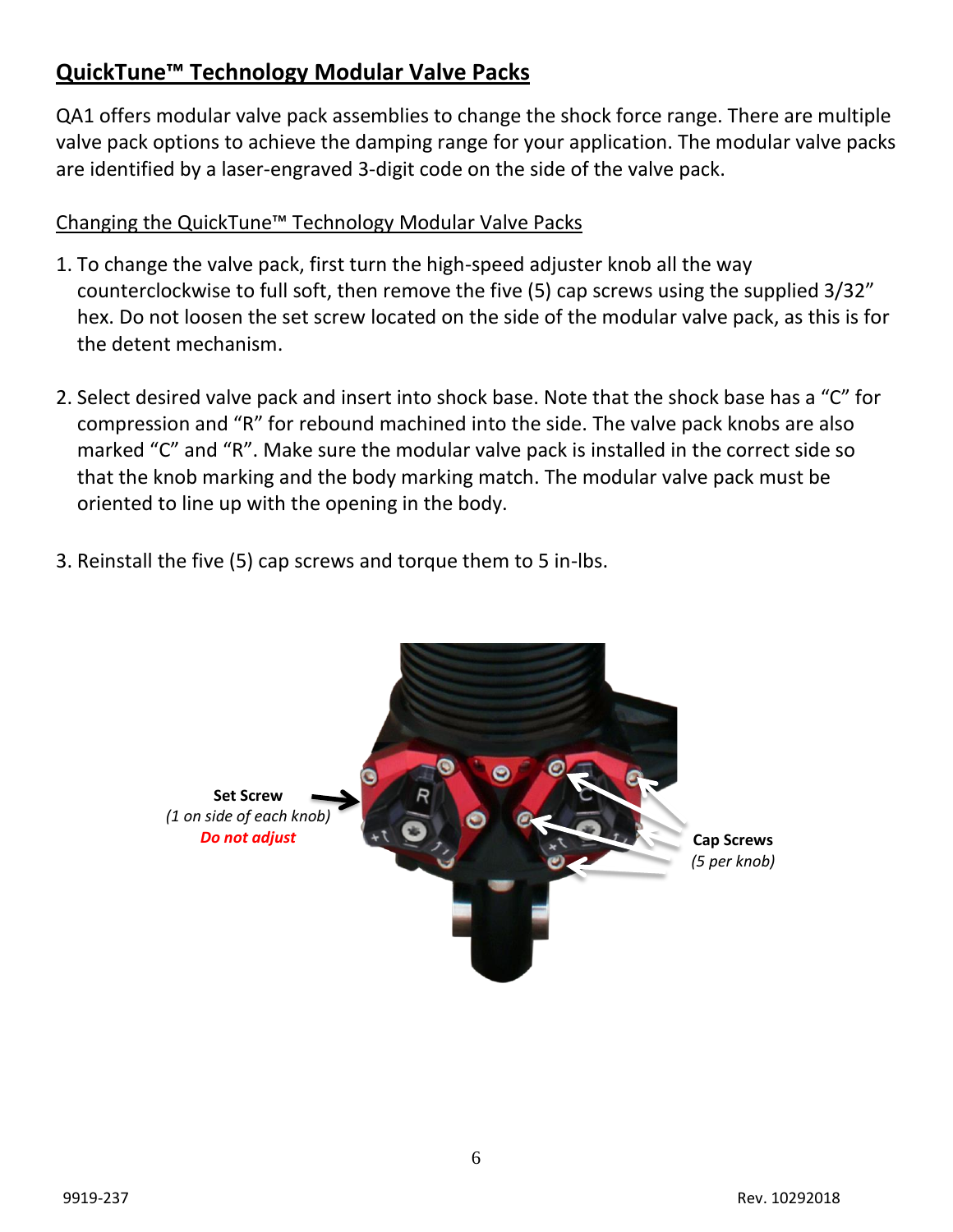## **Basic Shock Adjustments and Tuning**

This section is designed to provide basic starting points for shock tuning adjustments. Keep in mind that the shocks are only part of the suspension system. The suspension design and adjustment, spring rates, sway bar or anti-roll bar rates, and tires are a few of the other variables contributing to the overall suspension system performance.

Compression of a shock is when the two shock mounting points are moving closer together or when the chassis is moving towards the ground. Rebound is when the two shock mounting points are moving further apart or when the chassis is moving away from the ground.

#### Gas Pressure Adjustment

The QA1 MOD™ Series shock is a low-pressure nitrogen-charged shock. The pressure is factory-set at 60 PSI and should not be changed.

## Damping Adjustment

The QA1 MOD™ Series shock allows a wide range of valving adjustment by using both interchangeable QuickTune™ Technology modular valve packs with high-speed adjusters and low-speed bleed adjusters for both compression and rebound. Modular valve packs are available in multiple configurations to change the force range. The high-speed adjusters allow you to adjust the damping within that range and the low-speed bleed adjuster is used for fine-tuning and low-speed control.

## High-Speed Adjustment

The knobs on the modular valve packs are for adjusting high-speed valving. The knob with the "C" will be the compression adjuster and the knob with the "R" will be the rebound adjuster. QA1 MOD™ Series shocks have 24 high-speed damping settings per knob with a definitive stop at full soft and full stiff. The knob set fully counterclockwise is the softest setting. Start your adjustments from this point and count the detents while turning clockwise to your desired setting. Turning the adjuster counterclockwise will soften the damping and clockwise will stiffen damping. The shocks will function with the knobs set in the full soft or full stiff position.

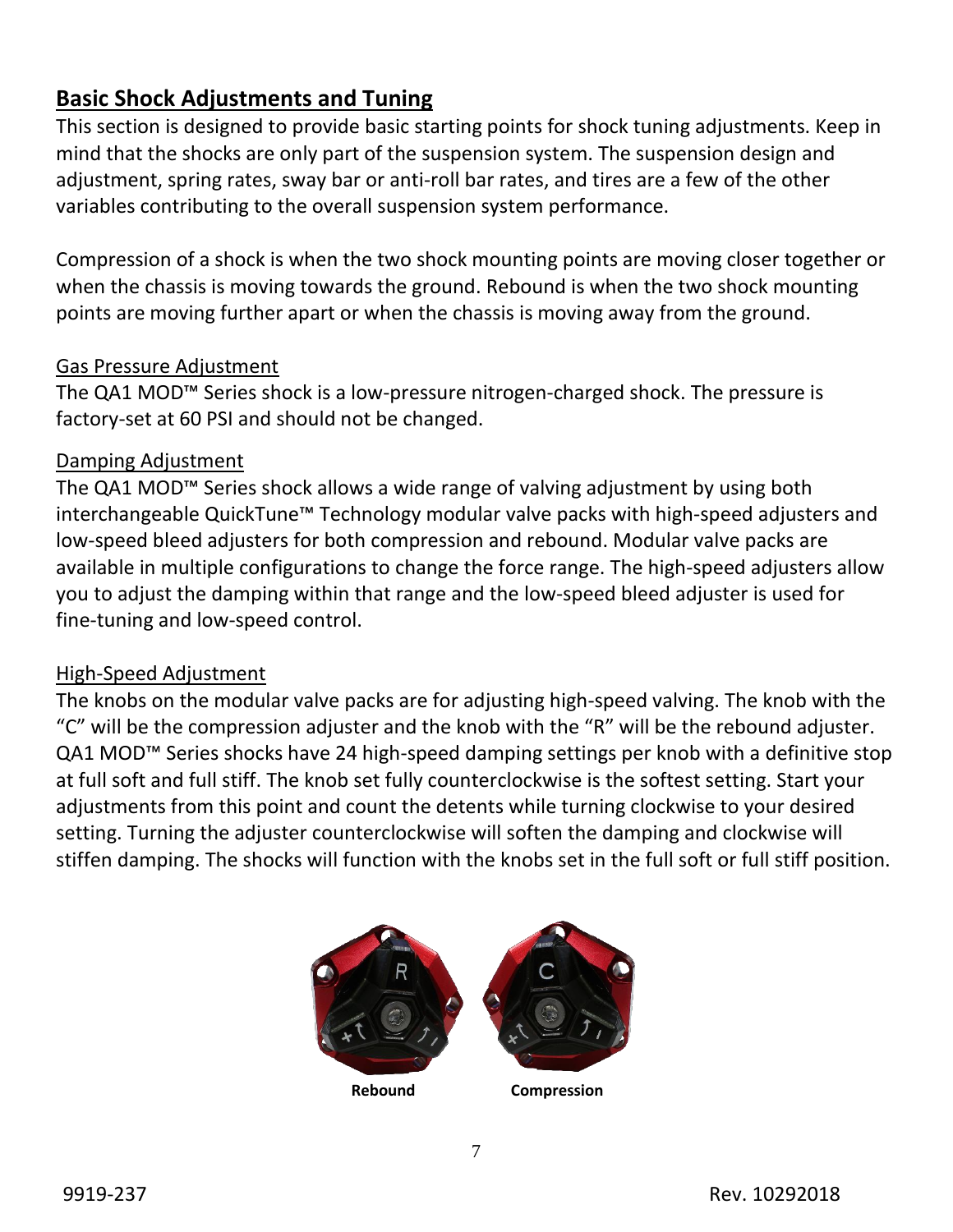## Low-Speed Bleed Adjustment

There are 3 ½ turns or revolutions of bleed adjustment in the QA1 MOD™ Series shock. The low-speed bleed adjustment requires the included QA1 Bleed Adjust tool (P/N 7791-170) or a 3/32" hex key. Turning the bleed adjustment screws fully clockwise will close off the lowspeed bleed ports for stiffer low-speed damping. Turning the bleed adjustment screws counterclockwise will open the bleed adjustment ports and soften the low-speed damping effects of the shocks. Start your adjustments from this point, at the definitive stop at full soft, and count the number of turns while turning clockwise to your desired setting. The bleed screw closest to the Compression knob "C" controls the compression bleed and the bleed screw closest to the Rebound knob "R" controls the rebound bleed. These are used to tune slower chassis movements, which have a large effect on how the car feels to the driver, and to fine-tune off your high-speed adjustments.

#### Bleed Adjustment

- 1. Loosen the hex screw between the bleed adjust screws with the bleed adjust tool to unlock the adjustment.
- 2. Turn the bleed screws to the desired position.
- 3. Snug the hex screw on the lock plate with the bleed adjust tool to hold the settings.

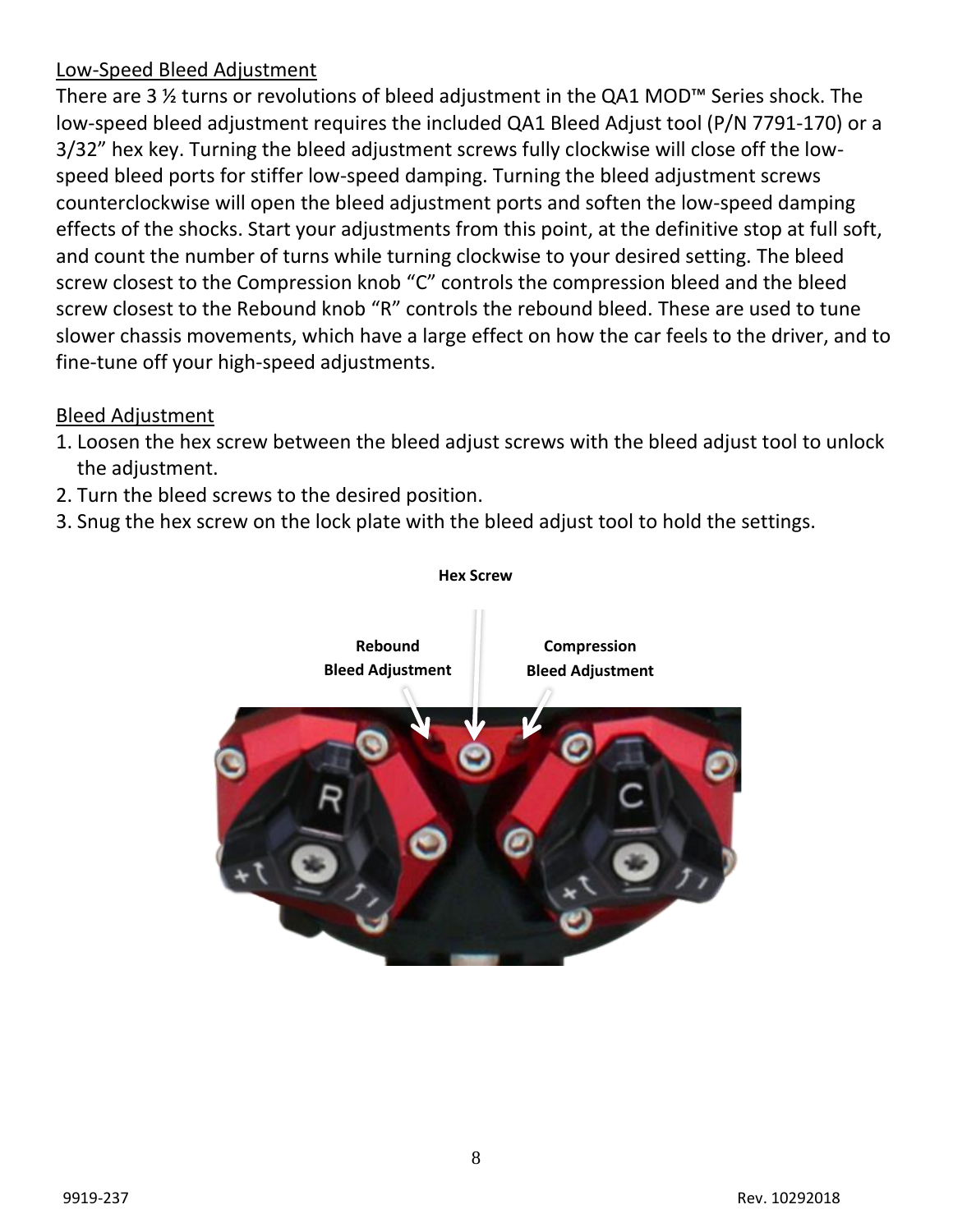## **Base Shock Valving Recommendations**

The recommendations below are recommended initial settings. The shocks will need further adjustment for your vehicle to perform at its best. For an advanced tuning guide, please visit [www.QA1.net.](http://www.qa1.net/)

Turn knob or bleed adjust clockwise from full soft per the suggestions below:

|                            | <b>High Speed Adjuster</b> |                     |                      | <b>Low Speed Bleed Adjuster</b> |  |
|----------------------------|----------------------------|---------------------|----------------------|---------------------------------|--|
| <b>Front shocks</b>        | Compression                | <b>Rebound</b>      | Compression          | Rebound                         |  |
| Drag Racing                | 18-22 Clicks               | 0-4 Clicks          | 3 turns              | $\frac{1}{2}$ turn              |  |
| Nice Ride & Handling       | 3-6 Clicks                 | 8-12 Clicks         | 2 turns              | 2 turns                         |  |
| <b>Improved Handling</b>   | 8-12 Clicks                | 14-20 Clicks        | 2 turns              | 3 turns                         |  |
| <b>Aggressive Handling</b> | 12-14 Clicks               | 20-24 Clicks        | 3 turns              | $3\frac{1}{2}$ turns            |  |
| <b>Rear shocks</b>         | Compression                | <b>Rebound</b>      | <b>Compression</b>   | <b>Rebound</b>                  |  |
| Drag Racing (Stk Susp.)    | 10-16 Clicks               | 8-12 Clicks         | 1 turn               | $2\frac{1}{2}$ turns            |  |
| Drag Racing (Back Half)    | 6-10 Clicks                | 10-16 Clicks        | 1 turn               | $2\frac{1}{2}$ turns            |  |
| Nice Ride and Handling     | 3-6 Clicks                 | 8-12 Clicks         | 1 turn               | 2 turns                         |  |
| <b>Improved Handling</b>   | 8-12 Clicks                | <b>14-20 Clicks</b> | 2 turns              | 3 turns                         |  |
| <b>Aggressive Handling</b> | <b>12-14 Clicks</b>        | 20-24 Clicks        | $3\frac{1}{2}$ turns | $3\frac{1}{2}$ turns            |  |

#### **Drag Racing Tuning**

| <b>Excessive front-end rise</b>        | Stiffen front rebound                           |
|----------------------------------------|-------------------------------------------------|
| Too little front-end rise              | Soften front rebound                            |
| Front-end bounce after launch          | Soften front compression, stiffen front rebound |
| Rear of vehicle squats                 | Stiffen rear compression                        |
| Rear tires unload about 60 ft. mark    | Stiffen front compression                       |
| Too much separation in rear            | Stiffen rear rebound                            |
| Tires hook and unload at starting line | Stiffen rear compression                        |
| Tire shake                             | Stiffen rear rebound                            |
| Immediate loss of traction             | Stiffen front rebound, soften rear compression  |
|                                        | and rebound                                     |

#### **Street Tuning**

| <b>Excessive Body Roll</b>            | Stiffen front and rear rebound               |
|---------------------------------------|----------------------------------------------|
| <b>Excessive Front-End Dive</b>       | Stiffen front compression                    |
| <b>Excessive Rear-End Squat</b>       | Stiffen rear compression                     |
| <b>Too Firm Front</b>                 | Soften front compression and rebound equally |
| <b>Too Firm Rear</b>                  | Soften rear compression and rebound equally  |
| Doesn't Weight Transfer under         | Soften front rebound and rear compression    |
| Acceleration                          |                                              |
| Doesn't Weight Transfer under Braking | Soften rear rebound and front compression    |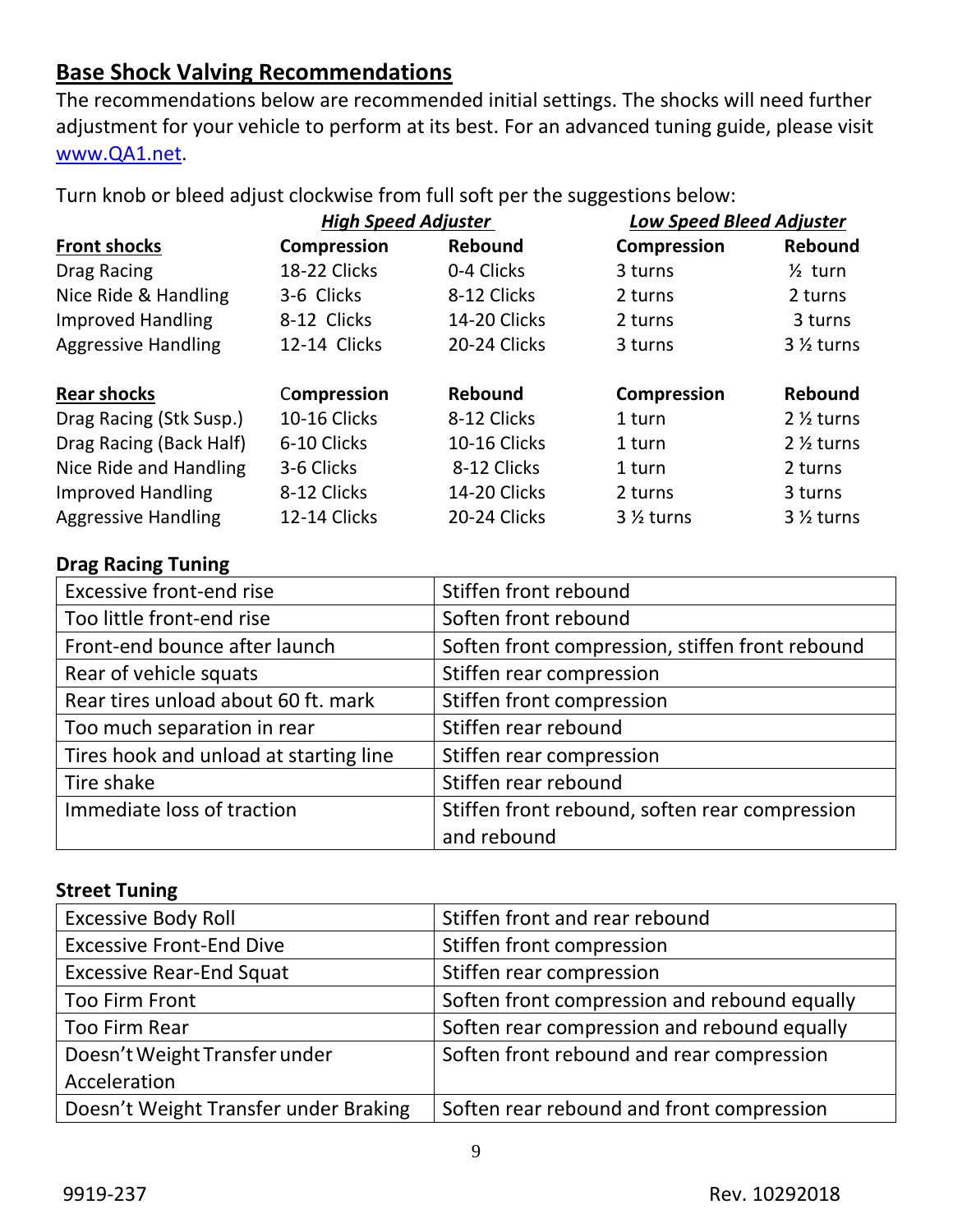# **Handling Tuning**

| <b>Corner Entry</b> |                                                                                     |
|---------------------|-------------------------------------------------------------------------------------|
| Oversteer           | Stiffen rear rebound<br>$\bullet$                                                   |
|                     | Stiffen front compression                                                           |
| Understeer          | Soften front compression                                                            |
|                     | Soften rear rebound                                                                 |
| <b>Mid-Corner</b>   |                                                                                     |
| Oversteer           | Stiffen rear rebound if rear suspension is<br>unstable or has excessive body roll   |
|                     | Soften rear rebound if rear tires chatter and                                       |
|                     | don't have enough lateral grip                                                      |
| Understeer          | Stiffen front rebound if front suspension is<br>unstable or has excessive body roll |
| <b>Corner Exit</b>  |                                                                                     |
| Oversteer           | Soften rear compression, stiffen rear rebound,<br>and soften front rebound          |
| Understeer          | Stiffen front rebound and rear compression                                          |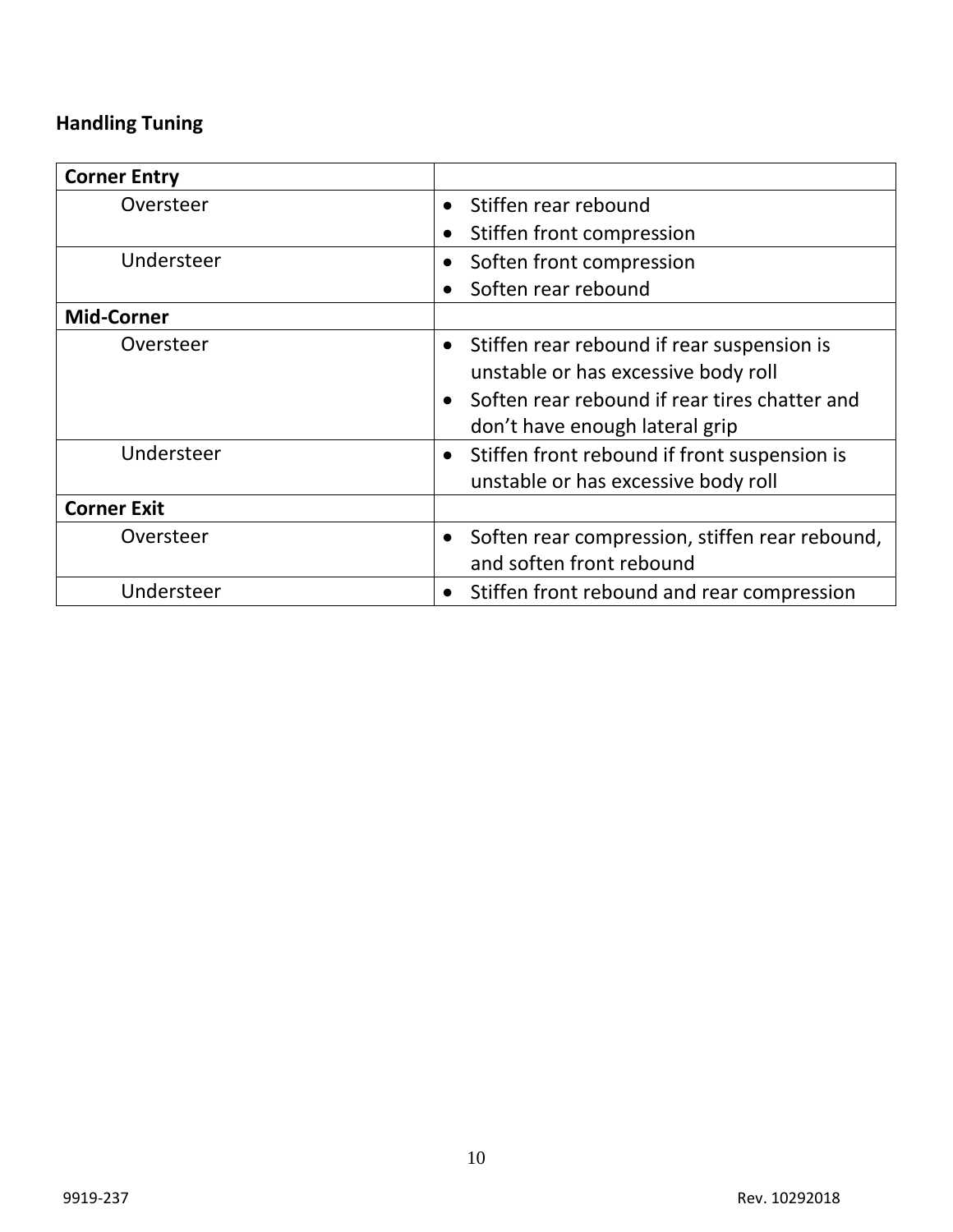

Dyno Graph shows every two clicks on the high-speed adjusters from full soft to full stiff and the low-speed adjusters on full stiff. Standard valve packs (400) shown.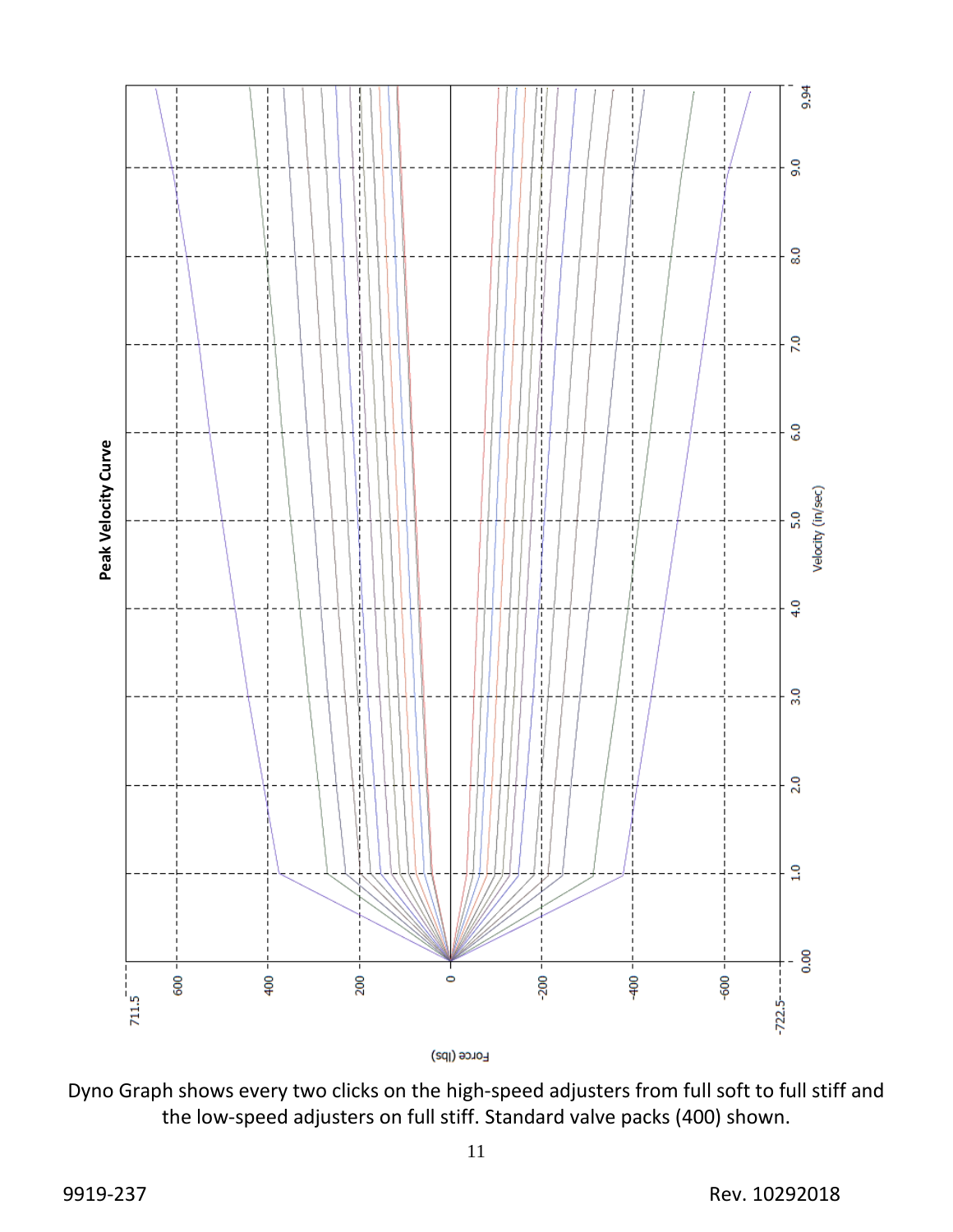## **Accessories**

#### Spanner Wrench

Spanner wrench P/N T121W is unique for the MOD™ Series shock, as it allows you to slide the tool horizontally into the spanner nut ports from multiple angles, allowing easy adjustments in tight spaces.

P/N T121W.

#### Bleed Adjust Tool

The included 90-degree hex (3/32) bleed adjust tool allows you to tune the low-speed bleed adjustment in confined spaces and easily track the turns of the bleed adjustment screws.

P/N 7791-170.

#### Thrust Bearings

The included thrust bearings allow easy adjustments on the spring adjuster nut and prevent the spring from binding through travel. Replacement thrust bearing kits are sold as a pair to fit two shocks.

P/N 7888-109.

#### Remote Canister Mounting Brackets

These mounting brackets allow you to securely mount the remote canister to a flat surface or 1 ¼" tube.

| <b>Flat Panel Mount</b> | P/N 9039-308 |
|-------------------------|--------------|
| 1 %" Tube Mount         | P/N 9039-305 |

#### QuickTune™ Technology Tuning Kit

Modular valve packs are available in a tuning kit which will allow for multiple configurations to set damping force range in the MOD™ Series Shock.



See [www.QA1.net](http://www.qa1.net/) for latest information.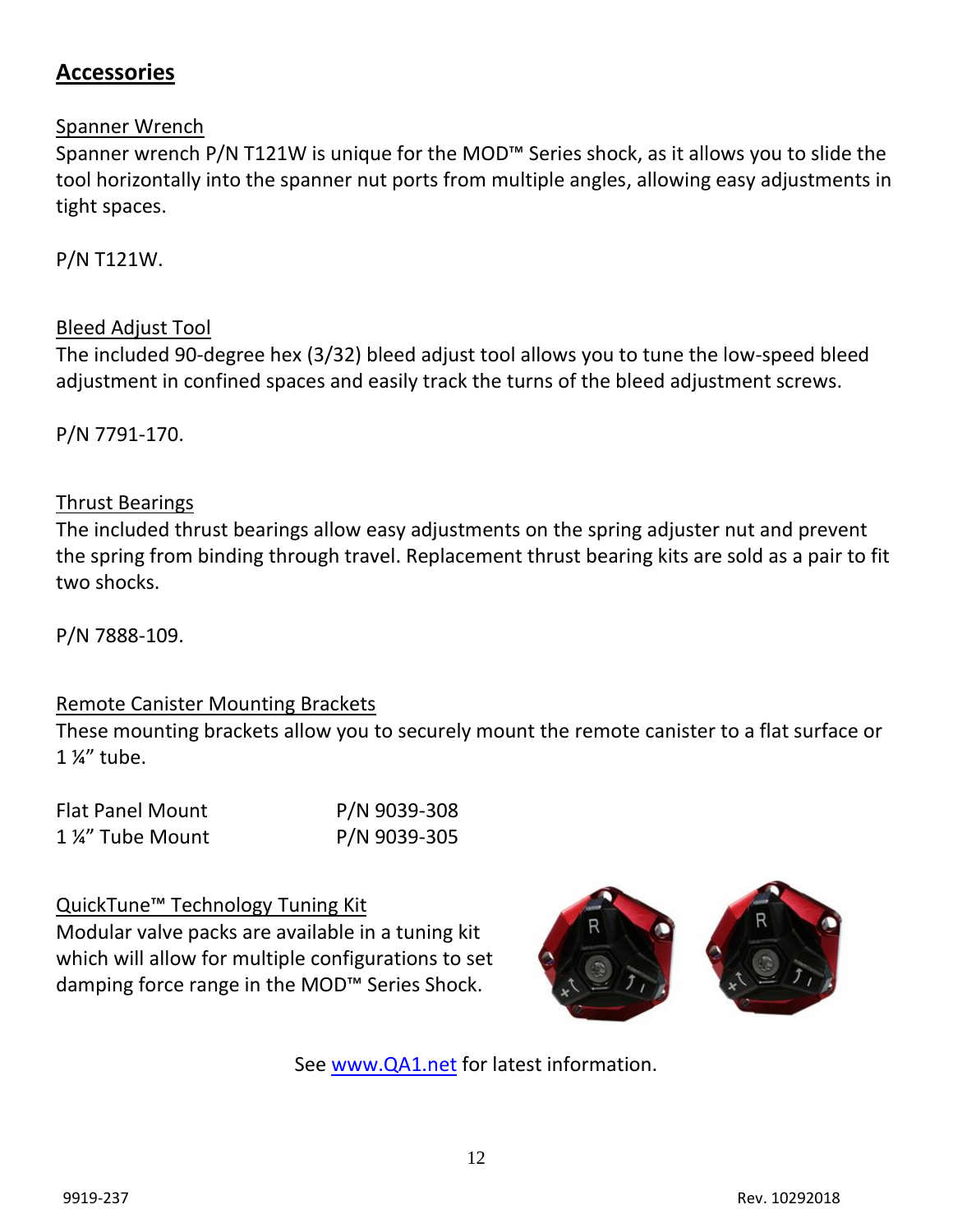Extended Eyelet

This eyelet will extend the compressed and extended lengths of the shock by 1" and move the spring cap away from the mounting point for added clearance.

1" Extended Eyelet P/N 9036-229

#### Extended Shock Eyelet – Base

This base will extend the compressed and extended lengths of the shock by  $\frac{1}{2}$  and move the shock body away from the mounting point for added clearance.

1/2" Extended Base P/N 9036-230

Bearing Mounted T-bar Conversions Designed to convert one eyelet to a T-bar for stock mounting applications.

3" T-Bar kit (2.115" - 2.625" bolt spacing) P/N BAR305K 3.5" T-Bar kit (2.125" - 2.875" bolt spacing) P/N BAR355K 5" T-Bar kit (3.33"- 4.05" bolt spacing) P/N BAR505K

#### Replacement Bearing Kits

Replacement bearing kits include 2 bearings and 4 snap rings to replace bearings on one shock.

| 1/2" ID Bearing Kit, 1" Wide | P/N COM8T-102PK   |
|------------------------------|-------------------|
| 5/8" ID Bearing Kit, 1" Wide | P/N SIB10T-102PK  |
| 1/8" Wide Bearing Spacer Kit | <b>P/N SLV107</b> |

#### Bump Stops

Bump stops can be used to limit suspension travel and prevent bottoming out. Bump stops can also help prevent shock damage in the event the shocks are bottomed out during use.

| 3" Tall (can be shortened to desired length) P/N BC01 |              |
|-------------------------------------------------------|--------------|
| $0.875''$ Tall                                        | $P/N$ BC02   |
| $1.25''$ Tall                                         | P/N 9032-117 |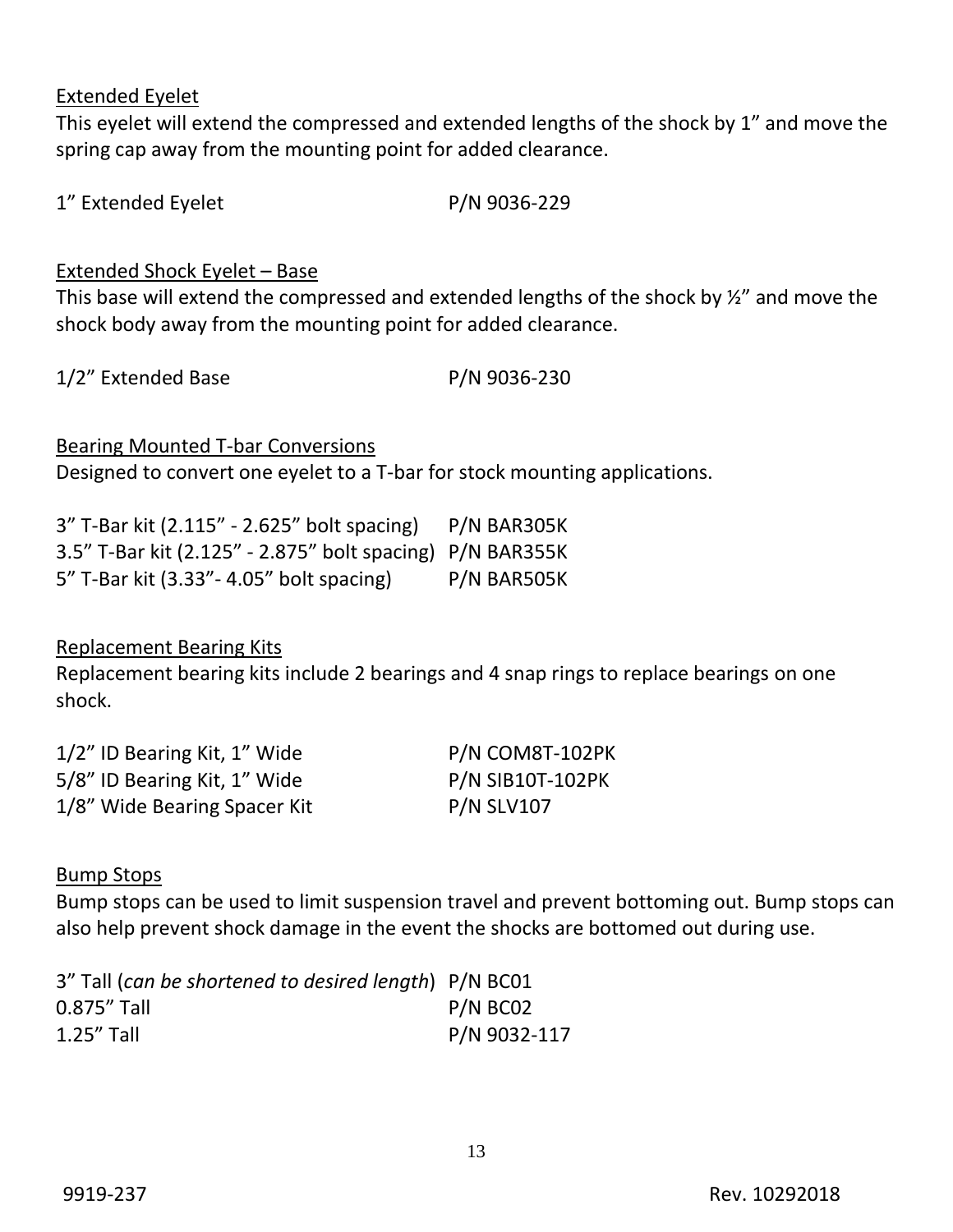

# **Technical Support Line: (952) 985-5675 Email: sales@QA1.net**

READ ALL INSTRUCTIONS CAREFULLY AND THOROUGHLY PRIOR TO STARTING INSTALLATION. PRODUCTS THAT HAVE BEEN INSTALLED ARE NOT ELIGIBLE FOR RETURN. USE PROPER JACKING LOCATIONS. DEATH OR SERIOUS INJURY CAN RESULT IF INSTRUCTIONS ARE NOT CORRECTLY FOLLOWED. A QUALITY CHASSIS MANUAL, AVAILABLE AT YOUR LOCAL PARTS STORE, MAY ALSO AID IN YOUR INSTALLATION.

#### • **DISCLAIMER / WARRANTY** •

QA1 WARRANTS THAT THE PRODUCTS WILL BE FREE FROM DEFECTS IN MATERIAL AND WORKMANSHIP FOR ONE YEAR FROM DATE OF SALE TO THE ORIGINAL PURCHASER. QA1 MAKES NO OTHER WARRANTY OF ANY KIND, EXPRESSED OR IMPLIED. QA1 SHALL HAVE NO OBLIGATION UNDER THE FOREGOING WARRANTY WHERE THE DEFECT IS THE RESULT OF IMPROPER OR ABNORMAL USE, YOUR NEGLIGENCE, VEHICLE ACCIDENT, IMPROPER OR INCORRECT INSTALLATION OR MAINTENANCE, NOR WHEN THE PRODUCT HAS BEEN REPAIRED OR ALTERED IN ANY WAY. QA1'S LIABILITY IN THE CASE OF DEFECTIVE PRODUCTS SUBJECT TO THE FOREGOING WARRANTY SHALL BE LIMITED TO THE REPAIR OR REPLACEMENT, AT QA1'S OPTION, OF THE DEFECTIVE PRODUCTS.

THE USER UNDERSTANDS AND RECOGNIZES THAT RACING PARTS, SPECIALIZED STREET ROD EQUIPMENT, AND ALL PARTS AND SERVICES SOLD BY QA1 ARE EXPOSED TO MANY AND VARIED CONDITIONS DUE TO THE MANNER IN WHICH THEY ARE INSTALLED AND USED. QA1 SHALL BEAR NO LIABILITY FOR ANY LOSS, DAMAGE OR INJURY, EITHER TO A PERSON OR TO PROPERTY, RESULTING FROM THE INSTALLATION, DIRECT OR INDIRECT USE OF ANY QA1 PRODUCTS OR INABILITY BY THE BUYER TO DETERMINE PROPER USE OR APPLICATION OF QA1 PRODUCTS. WITH THE EXCEPTION OF THE LIMITED LIABILITY WARRANTY SET FORTH ABOVE, QA1 SHALL NOT BE LIABLE FOR ANY CLAIMS, DEMANDS, INJURIES, DAMAGES, ACTIONS, OR CAUSES OF ACTION WHATSOEVER TO BUYER ARISING OUT OF OR CONNECTED WITH THE USE OF ANY QA1 PRODUCTS. MOTORSPORTS ARE DANGEROUS; AS SUCH, NO WARRANTY OR REPRESENTATION IS MADE AS TO THE PRODUCT'S ABILITY TO PROTECT THE USER FROM INJURY OR DEATH. THE USER ASSUMES THAT RISK!